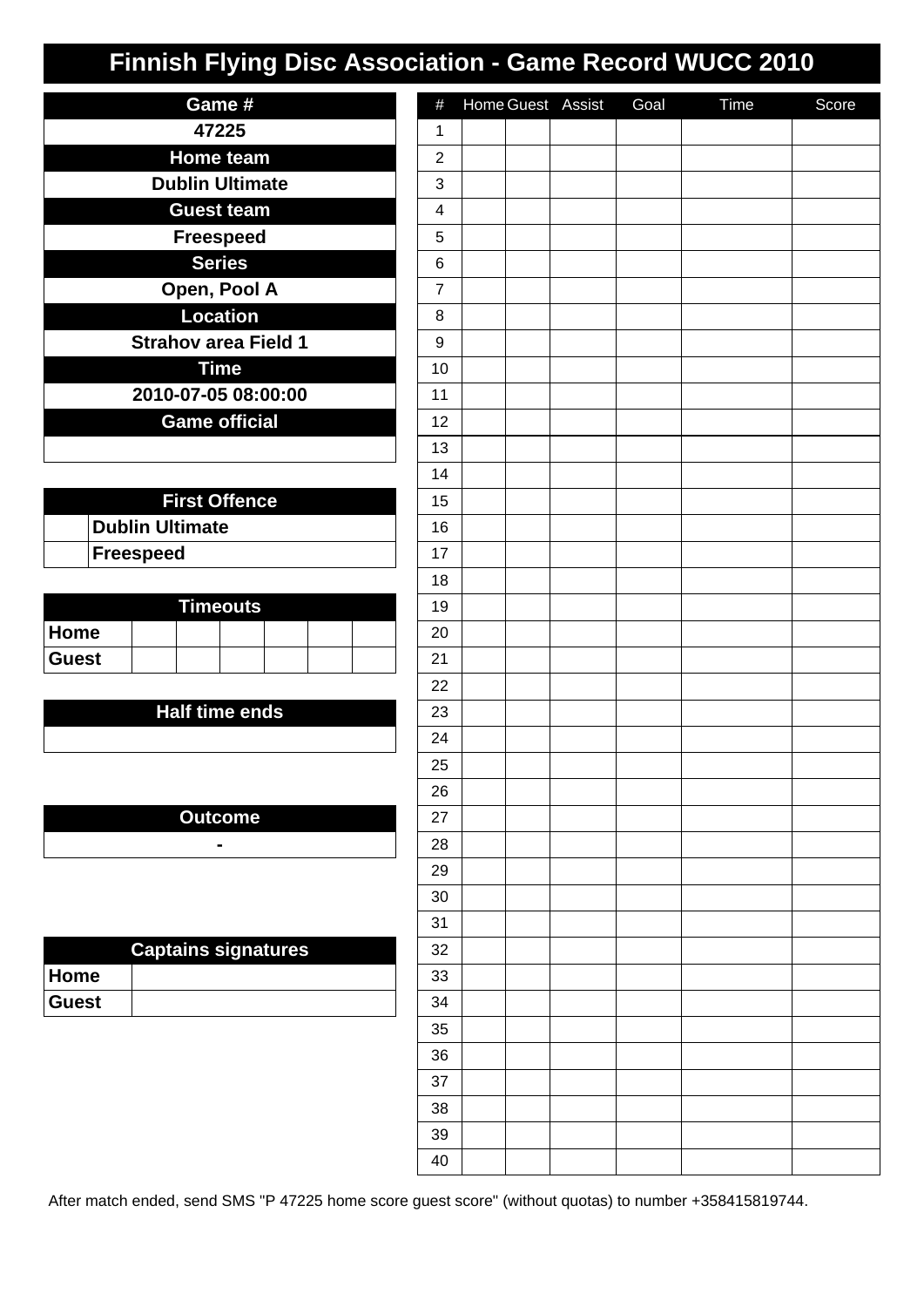|                  | Finnish Flying Disc Association - Roster 47225 |                 |                         |                       |                  |  |  |  |
|------------------|------------------------------------------------|-----------------|-------------------------|-----------------------|------------------|--|--|--|
|                  | <b>Dublin Ultimate</b>                         |                 | <b>Freespeed</b>        |                       |                  |  |  |  |
|                  | Name                                           | PlayeGambicense |                         | <b>Name</b>           | PlayedGambicense |  |  |  |
| 1                | <b>First Player</b>                            |                 | $\mathbf{1}$            | <b>Dritte Spieler</b> |                  |  |  |  |
| $\boldsymbol{2}$ | Fourth Player                                  |                 | $\overline{2}$          | <b>Erste Spieler</b>  |                  |  |  |  |
| 3                | Second Player                                  |                 | 3                       | Vierte Spieler        |                  |  |  |  |
| 4                | <b>Third Player</b>                            |                 | $\overline{\mathbf{4}}$ | Zweite Spieler        |                  |  |  |  |
| 5                |                                                |                 | 5                       |                       |                  |  |  |  |
| 6                |                                                |                 | $\,6$                   |                       |                  |  |  |  |
| $\boldsymbol{7}$ |                                                |                 | $\overline{7}$          |                       |                  |  |  |  |
| 8                |                                                |                 | 8                       |                       |                  |  |  |  |
| $9\,$            |                                                |                 | 9                       |                       |                  |  |  |  |
| 10               |                                                |                 | 10                      |                       |                  |  |  |  |
| 11               |                                                |                 | 11                      |                       |                  |  |  |  |
| 12               |                                                |                 | 12                      |                       |                  |  |  |  |
| 13               |                                                |                 | 13                      |                       |                  |  |  |  |
| 14               |                                                |                 | 14                      |                       |                  |  |  |  |
| 15               |                                                |                 | 15                      |                       |                  |  |  |  |
| 16               |                                                |                 | 16                      |                       |                  |  |  |  |
| 17               |                                                |                 | 17                      |                       |                  |  |  |  |
| 18               |                                                |                 | 18                      |                       |                  |  |  |  |
| 19               |                                                |                 | 19                      |                       |                  |  |  |  |
| 20               |                                                |                 | 20                      |                       |                  |  |  |  |
| 21               |                                                |                 | 21                      |                       |                  |  |  |  |
| 22               |                                                |                 | 22                      |                       |                  |  |  |  |
| 23               |                                                |                 | 23                      |                       |                  |  |  |  |
| 24               |                                                |                 | 24                      |                       |                  |  |  |  |
| 25               |                                                |                 | 25                      |                       |                  |  |  |  |

**NOTICE 1!** For new players added, accreditation id or date of birth must be written down.

**NOTICE 2!** The team is responsible for the accreditation of all players on the list.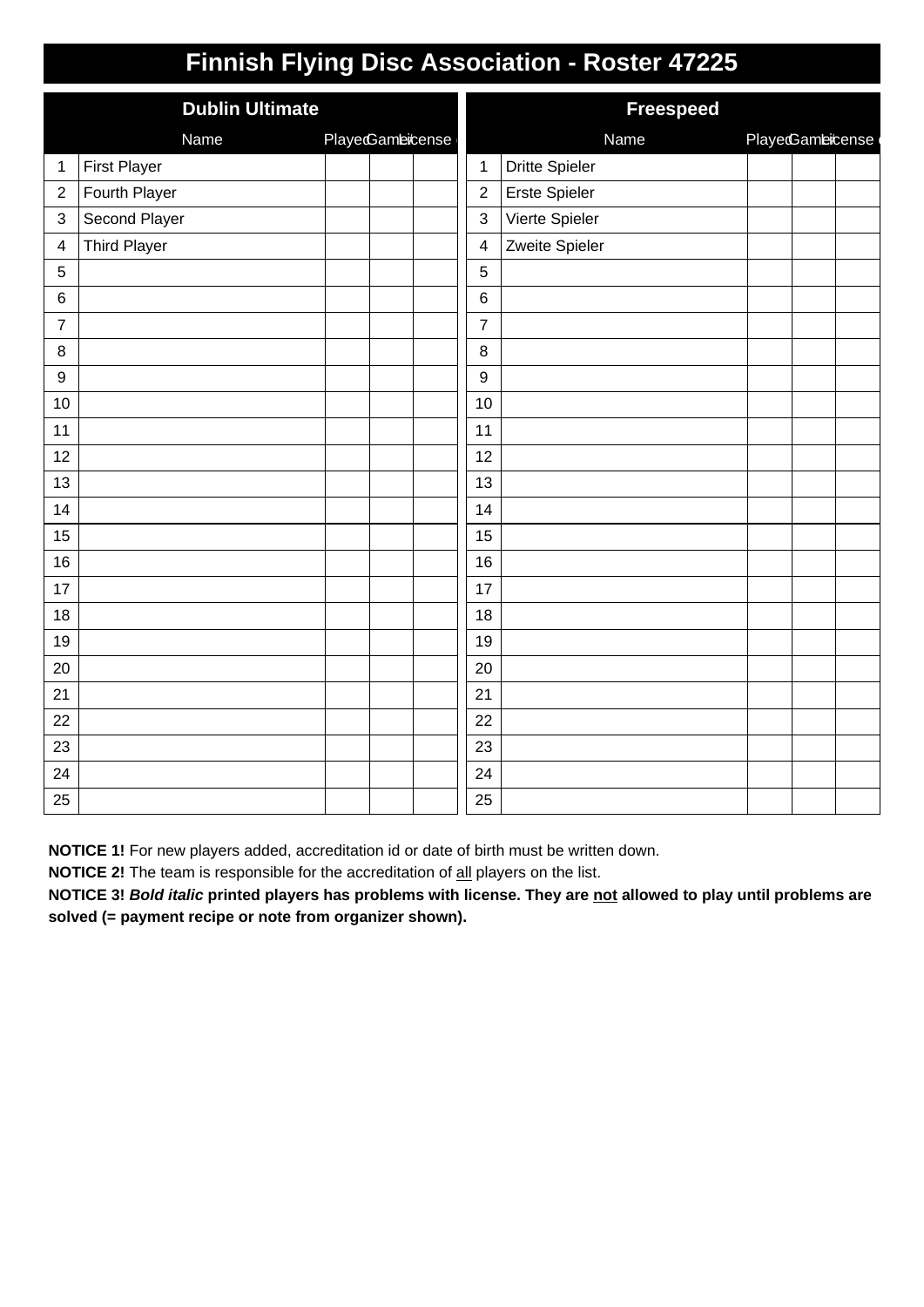| Game #                      |
|-----------------------------|
| 47377                       |
| <b>Home team</b>            |
| <b>Bischi</b>               |
| <b>Guest team</b>           |
| <b>Truco</b>                |
| <b>Series</b>               |
| Open, Pool B                |
| <b>Location</b>             |
| <b>Strahov area Field 1</b> |
| <b>Time</b>                 |
| 2010-07-05 10:00:00         |
| <b>Game official</b>        |
|                             |

| <b>First Offence</b> |         |  |  |  |
|----------------------|---------|--|--|--|
|                      | ∣Bischi |  |  |  |
|                      | Truco   |  |  |  |

| <b>Timeouts</b> |  |  |  |  |  |  |
|-----------------|--|--|--|--|--|--|
| <b>Home</b>     |  |  |  |  |  |  |
| <b>Guest</b>    |  |  |  |  |  |  |

### **Half time ends**

**Outcome -**

| <b>Captains signatures</b> |  |  |  |  |  |
|----------------------------|--|--|--|--|--|
| ∣Home                      |  |  |  |  |  |
| <b>Guest</b>               |  |  |  |  |  |

| $\#$                      |  | Home Guest Assist | Goal | Time | Score |
|---------------------------|--|-------------------|------|------|-------|
| $\mathbf 1$               |  |                   |      |      |       |
| $\overline{c}$            |  |                   |      |      |       |
| $\ensuremath{\mathsf{3}}$ |  |                   |      |      |       |
| $\overline{\mathbf{4}}$   |  |                   |      |      |       |
| $\mathbf 5$               |  |                   |      |      |       |
| 6                         |  |                   |      |      |       |
| $\boldsymbol{7}$          |  |                   |      |      |       |
| 8                         |  |                   |      |      |       |
| 9                         |  |                   |      |      |       |
| $10$                      |  |                   |      |      |       |
| 11                        |  |                   |      |      |       |
| 12                        |  |                   |      |      |       |
| 13                        |  |                   |      |      |       |
| 14                        |  |                   |      |      |       |
| 15                        |  |                   |      |      |       |
| 16                        |  |                   |      |      |       |
| $17$                      |  |                   |      |      |       |
| 18                        |  |                   |      |      |       |
| 19                        |  |                   |      |      |       |
| 20                        |  |                   |      |      |       |
| 21                        |  |                   |      |      |       |
| 22                        |  |                   |      |      |       |
| 23                        |  |                   |      |      |       |
| 24                        |  |                   |      |      |       |
| 25                        |  |                   |      |      |       |
| 26                        |  |                   |      |      |       |
| 27                        |  |                   |      |      |       |
| ${\bf 28}$                |  |                   |      |      |       |
| 29                        |  |                   |      |      |       |
| $30\,$                    |  |                   |      |      |       |
| 31                        |  |                   |      |      |       |
| 32                        |  |                   |      |      |       |
| $33\,$                    |  |                   |      |      |       |
| 34                        |  |                   |      |      |       |
| $35\,$                    |  |                   |      |      |       |
| $36\,$                    |  |                   |      |      |       |
| $37\,$                    |  |                   |      |      |       |
| $38\,$                    |  |                   |      |      |       |
| 39                        |  |                   |      |      |       |
| 40                        |  |                   |      |      |       |

After match ended, send SMS "P 47377 home score guest score" (without quotas) to number +358415819744.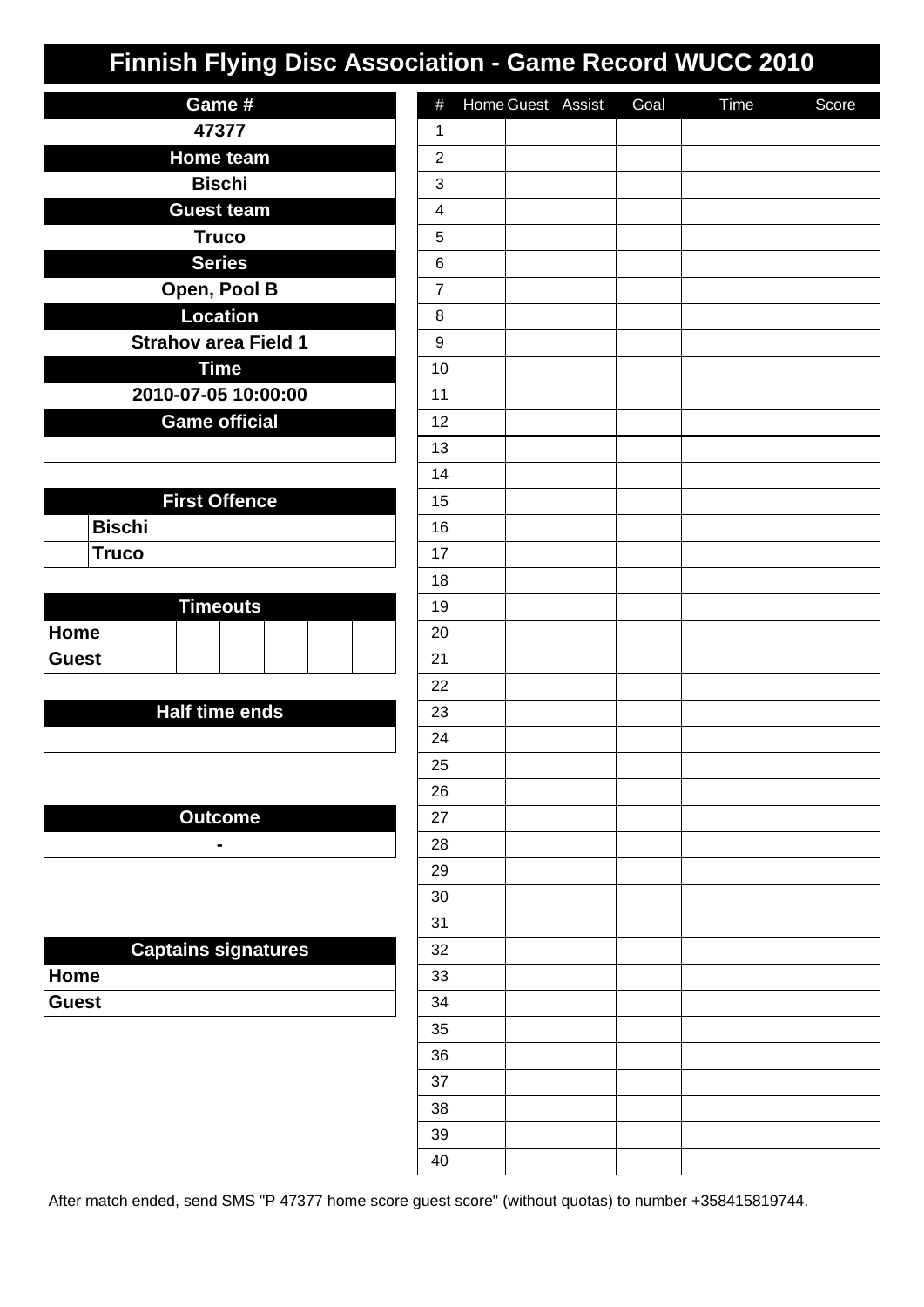| <b>Bischi</b>             |      |                 |                  | <b>Truco</b> |                  |  |  |
|---------------------------|------|-----------------|------------------|--------------|------------------|--|--|
|                           | Name | PlayeGambicense |                  | Name         | PlayedGambicense |  |  |
| $\mathbf{1}$              |      |                 | $\mathbf{1}$     |              |                  |  |  |
| $\overline{2}$            |      |                 | $\sqrt{2}$       |              |                  |  |  |
| $\ensuremath{\mathsf{3}}$ |      |                 | $\mathbf{3}$     |              |                  |  |  |
| $\overline{\mathbf{4}}$   |      |                 | $\overline{4}$   |              |                  |  |  |
| $\overline{5}$            |      |                 | $\sqrt{5}$       |              |                  |  |  |
| $\,6\,$                   |      |                 | $\,6\,$          |              |                  |  |  |
| $\overline{7}$            |      |                 | $\overline{7}$   |              |                  |  |  |
| $\bf 8$                   |      |                 | 8                |              |                  |  |  |
| $\boldsymbol{9}$          |      |                 | $\boldsymbol{9}$ |              |                  |  |  |
| 10                        |      |                 | 10               |              |                  |  |  |
| 11                        |      |                 | 11               |              |                  |  |  |
| 12                        |      |                 | 12               |              |                  |  |  |
| 13                        |      |                 | 13               |              |                  |  |  |
| 14                        |      |                 | 14               |              |                  |  |  |
| 15                        |      |                 | 15               |              |                  |  |  |
| 16                        |      |                 | 16               |              |                  |  |  |
| 17                        |      |                 | 17               |              |                  |  |  |
| 18                        |      |                 | 18               |              |                  |  |  |
| 19                        |      |                 | 19               |              |                  |  |  |
| 20                        |      |                 | 20               |              |                  |  |  |
| 21                        |      |                 | 21               |              |                  |  |  |
| 22                        |      |                 | 22               |              |                  |  |  |
| 23                        |      |                 | 23               |              |                  |  |  |
| 24                        |      |                 | 24               |              |                  |  |  |
| 25                        |      |                 | 25               |              |                  |  |  |

**NOTICE 1! For new players added, accreditation id or date of birth must be written down.**

**NOTICE 2! The team is responsible for the accreditation of all players on the list.**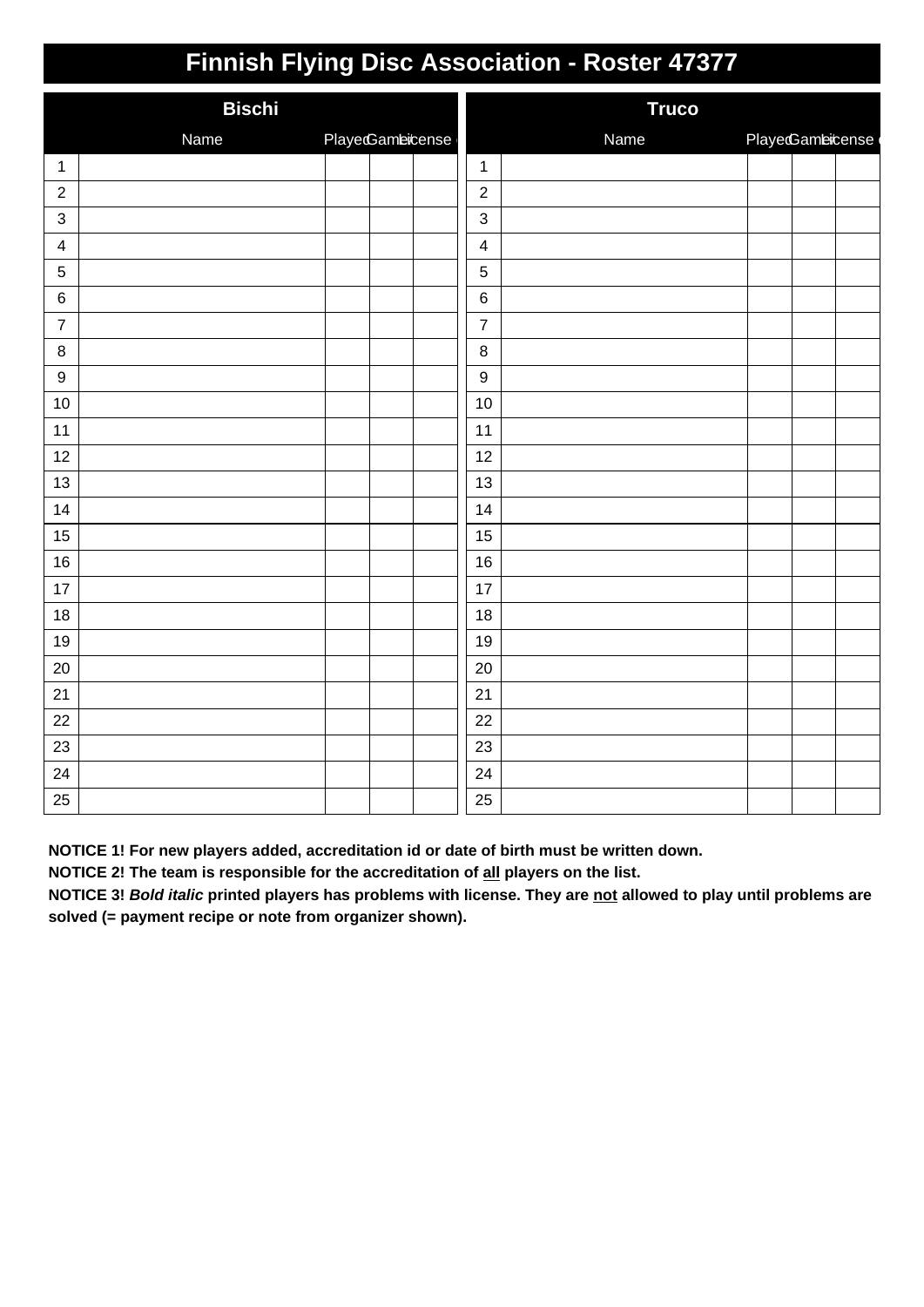| Game #                      |
|-----------------------------|
| 47128                       |
| <b>Home team</b>            |
| <b>Stoly Ultimate</b>       |
| <b>Guest team</b>           |
| <b>Fire of London</b>       |
| <b>Series</b>               |
| Open, Pool A                |
| <b>Location</b>             |
| <b>Strahov area Field 1</b> |
| <b>Time</b>                 |
| 2010-07-05 12:00:00         |
| Game official               |
|                             |

| <b>First Offence</b>  |  |  |  |  |  |
|-----------------------|--|--|--|--|--|
| <b>Stoly Ultimate</b> |  |  |  |  |  |
| <b>Fire of London</b> |  |  |  |  |  |

| Timeouts.    |  |  |  |  |  |  |  |
|--------------|--|--|--|--|--|--|--|
| <b>Home</b>  |  |  |  |  |  |  |  |
| <b>Guest</b> |  |  |  |  |  |  |  |

#### **Half time ends**

**Outcome -**

| <b>Captains signatures</b> |  |  |  |  |  |  |
|----------------------------|--|--|--|--|--|--|
| ∣Home                      |  |  |  |  |  |  |
| ∣Guest                     |  |  |  |  |  |  |

| $\#$                    |  | Home Guest Assist | Goal | Time | Score |
|-------------------------|--|-------------------|------|------|-------|
| $\mathbf 1$             |  |                   |      |      |       |
| $\overline{c}$          |  |                   |      |      |       |
| 3                       |  |                   |      |      |       |
| $\overline{\mathbf{4}}$ |  |                   |      |      |       |
| $\mathbf 5$             |  |                   |      |      |       |
| 6                       |  |                   |      |      |       |
| $\boldsymbol{7}$        |  |                   |      |      |       |
| 8                       |  |                   |      |      |       |
| 9                       |  |                   |      |      |       |
| 10                      |  |                   |      |      |       |
| 11                      |  |                   |      |      |       |
| 12                      |  |                   |      |      |       |
| 13                      |  |                   |      |      |       |
| 14                      |  |                   |      |      |       |
| 15                      |  |                   |      |      |       |
| $16\,$                  |  |                   |      |      |       |
| 17                      |  |                   |      |      |       |
| 18                      |  |                   |      |      |       |
| 19                      |  |                   |      |      |       |
| $20\,$                  |  |                   |      |      |       |
| 21                      |  |                   |      |      |       |
| 22                      |  |                   |      |      |       |
| 23                      |  |                   |      |      |       |
| 24                      |  |                   |      |      |       |
| 25                      |  |                   |      |      |       |
| 26                      |  |                   |      |      |       |
| 27                      |  |                   |      |      |       |
| 28                      |  |                   |      |      |       |
| 29                      |  |                   |      |      |       |
| $30\,$                  |  |                   |      |      |       |
| 31                      |  |                   |      |      |       |
| 32                      |  |                   |      |      |       |
| 33                      |  |                   |      |      |       |
| 34                      |  |                   |      |      |       |
| $35\,$                  |  |                   |      |      |       |
| $36\,$                  |  |                   |      |      |       |
| $37\,$                  |  |                   |      |      |       |
| $38\,$                  |  |                   |      |      |       |
| 39                      |  |                   |      |      |       |
| $40\,$                  |  |                   |      |      |       |

After match ended, send SMS "P 47128 home score guest score" (without quotas) to number +358415819744.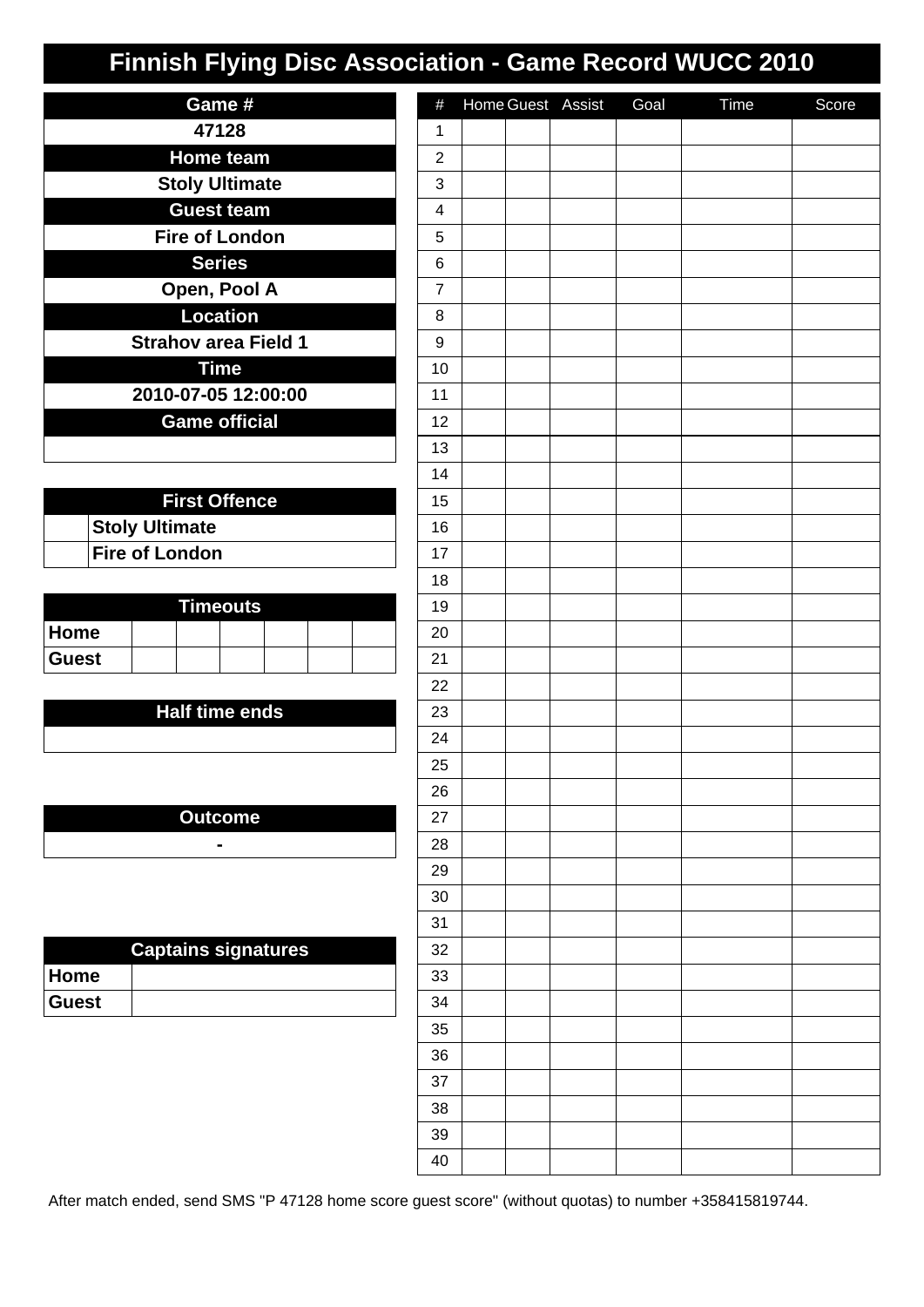|                         | <b>Stoly Ultimate</b> |                 | <b>Fire of London</b> |      |                 |  |
|-------------------------|-----------------------|-----------------|-----------------------|------|-----------------|--|
|                         | Name                  | PlayeGambicense |                       | Name | PlayeGambicense |  |
| $\mathbf{1}$            |                       |                 | $\mathbf{1}$          |      |                 |  |
| $\sqrt{2}$              |                       |                 | $\boldsymbol{2}$      |      |                 |  |
| $\mathbf{3}$            |                       |                 | $\mathbf{3}$          |      |                 |  |
| $\overline{\mathbf{4}}$ |                       |                 | $\overline{4}$        |      |                 |  |
| $\overline{5}$          |                       |                 | 5                     |      |                 |  |
| $\,6$                   |                       |                 | $\,6$                 |      |                 |  |
| $\overline{7}$          |                       |                 | $\overline{7}$        |      |                 |  |
| $\, 8$                  |                       |                 | $\bf 8$               |      |                 |  |
| $\boldsymbol{9}$        |                       |                 | $\boldsymbol{9}$      |      |                 |  |
| 10                      |                       |                 | 10                    |      |                 |  |
| 11                      |                       |                 | 11                    |      |                 |  |
| 12                      |                       |                 | 12                    |      |                 |  |
| 13                      |                       |                 | 13                    |      |                 |  |
| 14                      |                       |                 | 14                    |      |                 |  |
| $15\,$                  |                       |                 | 15                    |      |                 |  |
| 16                      |                       |                 | 16                    |      |                 |  |
| 17                      |                       |                 | 17                    |      |                 |  |
| 18                      |                       |                 | 18                    |      |                 |  |
| 19                      |                       |                 | 19                    |      |                 |  |
| 20                      |                       |                 | 20                    |      |                 |  |
| 21                      |                       |                 | 21                    |      |                 |  |
| 22                      |                       |                 | 22                    |      |                 |  |
| 23                      |                       |                 | 23                    |      |                 |  |
| 24                      |                       |                 | 24                    |      |                 |  |
| 25                      |                       |                 | 25                    |      |                 |  |

**NOTICE 1! For new players added, accreditation id or date of birth must be written down.**

**NOTICE 2! The team is responsible for the accreditation of all players on the list.**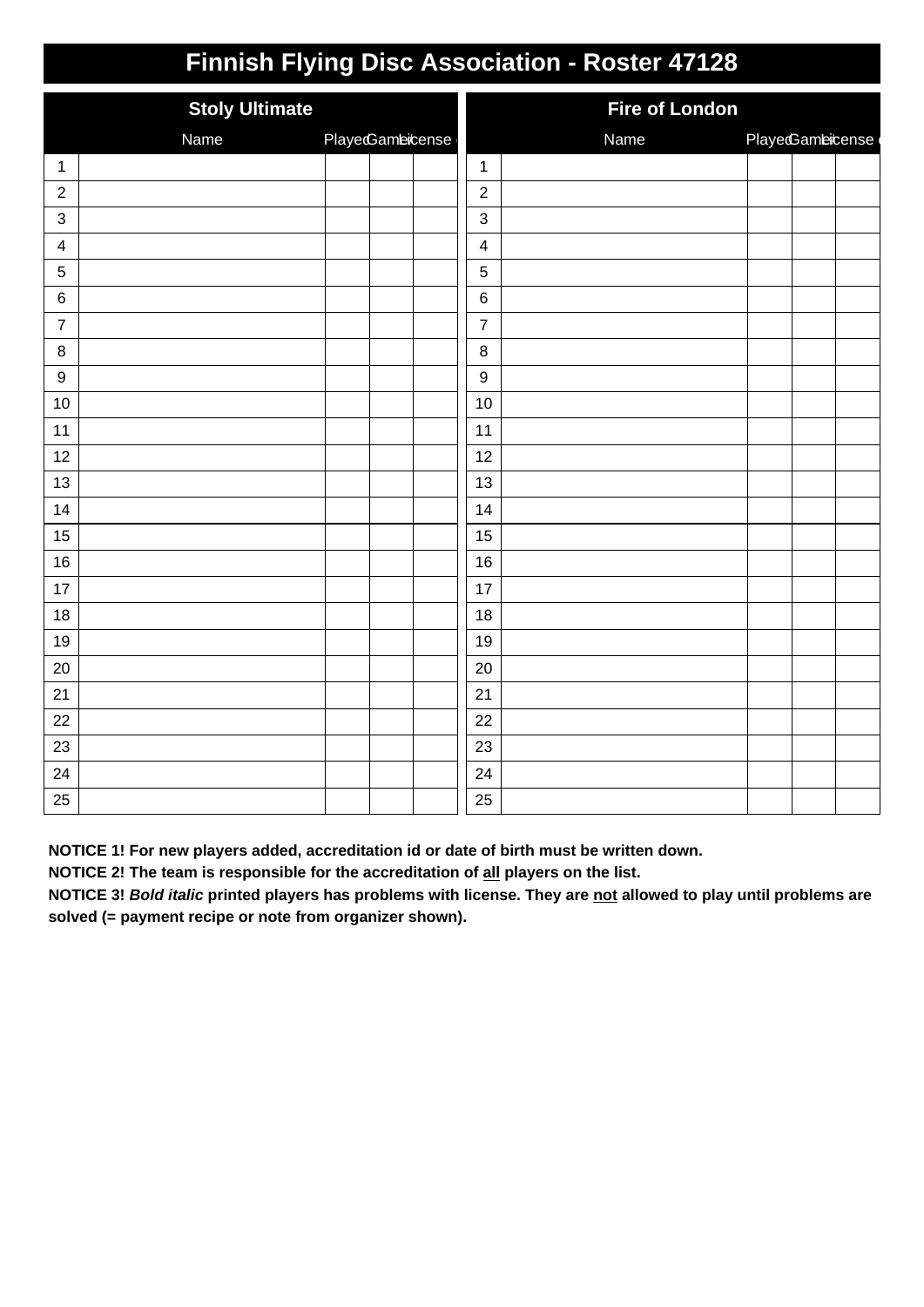| Game #                      |
|-----------------------------|
| 47429                       |
| <b>Home team</b>            |
| Truco                       |
| <b>Guest team</b>           |
| <b>Redbacks</b>             |
| <b>Series</b>               |
| Open, Pool B                |
| <b>Location</b>             |
| <b>Strahov area Field 1</b> |
| <b>Time</b>                 |
| 2010-07-05 14:00:00         |
| <b>Game official</b>        |
|                             |

| <b>First Offence</b> |              |  |  |  |
|----------------------|--------------|--|--|--|
|                      | <b>Truco</b> |  |  |  |
|                      | Redbacks     |  |  |  |

| <b>Timeouts</b> |  |  |  |  |  |  |
|-----------------|--|--|--|--|--|--|
| <b>Home</b>     |  |  |  |  |  |  |
| <b>Guest</b>    |  |  |  |  |  |  |

#### **Half time ends**

**Outcome -**

| <b>Captains signatures</b> |  |  |  |  |  |  |
|----------------------------|--|--|--|--|--|--|
| ∣Home                      |  |  |  |  |  |  |
| <b>Guest</b>               |  |  |  |  |  |  |

| $\#$                      |  | Home Guest Assist | Goal | Time | Score |
|---------------------------|--|-------------------|------|------|-------|
| $\mathbf 1$               |  |                   |      |      |       |
| $\boldsymbol{2}$          |  |                   |      |      |       |
| $\ensuremath{\mathsf{3}}$ |  |                   |      |      |       |
| $\overline{\mathbf{4}}$   |  |                   |      |      |       |
| 5                         |  |                   |      |      |       |
| 6                         |  |                   |      |      |       |
| $\overline{7}$            |  |                   |      |      |       |
| 8                         |  |                   |      |      |       |
| 9                         |  |                   |      |      |       |
| 10                        |  |                   |      |      |       |
| 11                        |  |                   |      |      |       |
| 12                        |  |                   |      |      |       |
| 13                        |  |                   |      |      |       |
| 14                        |  |                   |      |      |       |
| 15                        |  |                   |      |      |       |
| $16\,$                    |  |                   |      |      |       |
| 17                        |  |                   |      |      |       |
| 18                        |  |                   |      |      |       |
| 19                        |  |                   |      |      |       |
| $20\,$                    |  |                   |      |      |       |
| 21                        |  |                   |      |      |       |
| 22                        |  |                   |      |      |       |
| 23                        |  |                   |      |      |       |
| 24                        |  |                   |      |      |       |
| 25                        |  |                   |      |      |       |
| 26                        |  |                   |      |      |       |
| 27                        |  |                   |      |      |       |
| 28                        |  |                   |      |      |       |
| 29                        |  |                   |      |      |       |
| $30\,$                    |  |                   |      |      |       |
| 31                        |  |                   |      |      |       |
| 32                        |  |                   |      |      |       |
| 33                        |  |                   |      |      |       |
| 34                        |  |                   |      |      |       |
| $35\,$                    |  |                   |      |      |       |
| $36\,$                    |  |                   |      |      |       |
| $37\,$                    |  |                   |      |      |       |
| $38\,$                    |  |                   |      |      |       |
| 39                        |  |                   |      |      |       |
| 40                        |  |                   |      |      |       |

After match ended, send SMS "P 47429 home score guest score" (without quotas) to number +358415819744.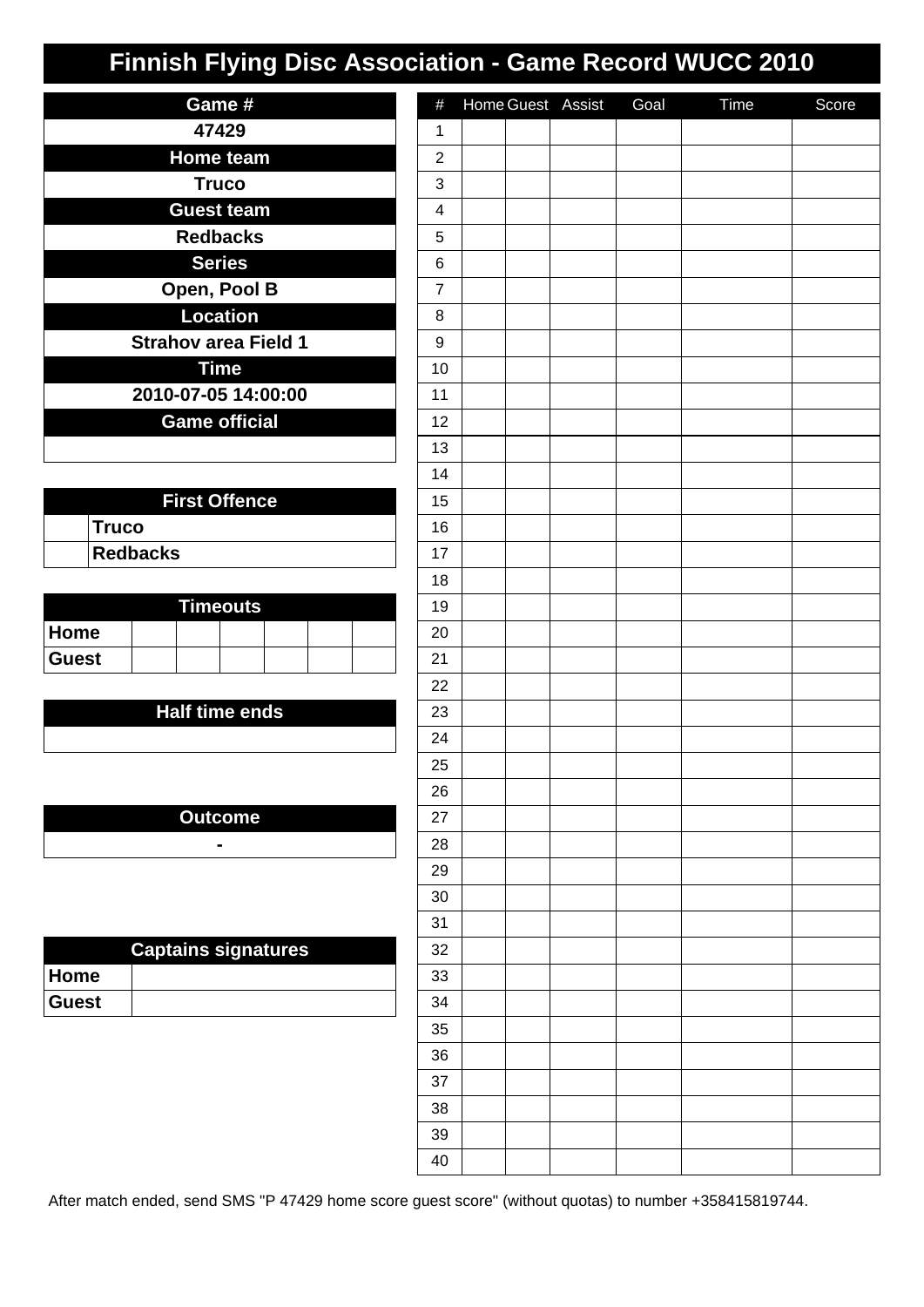| <b>Truco</b>              |      |                 |                  | <b>Redbacks</b> |                  |  |  |
|---------------------------|------|-----------------|------------------|-----------------|------------------|--|--|
|                           | Name | PlayeGambicense |                  | Name            | PlayedGambicense |  |  |
| $\mathbf{1}$              |      |                 | $\mathbf{1}$     |                 |                  |  |  |
| $\overline{2}$            |      |                 | $\sqrt{2}$       |                 |                  |  |  |
| $\ensuremath{\mathsf{3}}$ |      |                 | $\mathbf{3}$     |                 |                  |  |  |
| $\overline{4}$            |      |                 | $\overline{4}$   |                 |                  |  |  |
| $\overline{5}$            |      |                 | $\sqrt{5}$       |                 |                  |  |  |
| $\,6\,$                   |      |                 | $\,6\,$          |                 |                  |  |  |
| $\overline{7}$            |      |                 | $\overline{7}$   |                 |                  |  |  |
| $\bf 8$                   |      |                 | 8                |                 |                  |  |  |
| $\boldsymbol{9}$          |      |                 | $\boldsymbol{9}$ |                 |                  |  |  |
| 10                        |      |                 | 10               |                 |                  |  |  |
| 11                        |      |                 | 11               |                 |                  |  |  |
| 12                        |      |                 | 12               |                 |                  |  |  |
| 13                        |      |                 | 13               |                 |                  |  |  |
| 14                        |      |                 | 14               |                 |                  |  |  |
| 15                        |      |                 | 15               |                 |                  |  |  |
| 16                        |      |                 | 16               |                 |                  |  |  |
| 17                        |      |                 | 17               |                 |                  |  |  |
| 18                        |      |                 | 18               |                 |                  |  |  |
| 19                        |      |                 | 19               |                 |                  |  |  |
| 20                        |      |                 | 20               |                 |                  |  |  |
| 21                        |      |                 | 21               |                 |                  |  |  |
| 22                        |      |                 | 22               |                 |                  |  |  |
| 23                        |      |                 | 23               |                 |                  |  |  |
| 24                        |      |                 | 24               |                 |                  |  |  |
| 25                        |      |                 | 25               |                 |                  |  |  |

**NOTICE 1! For new players added, accreditation id or date of birth must be written down.**

**NOTICE 2! The team is responsible for the accreditation of all players on the list.**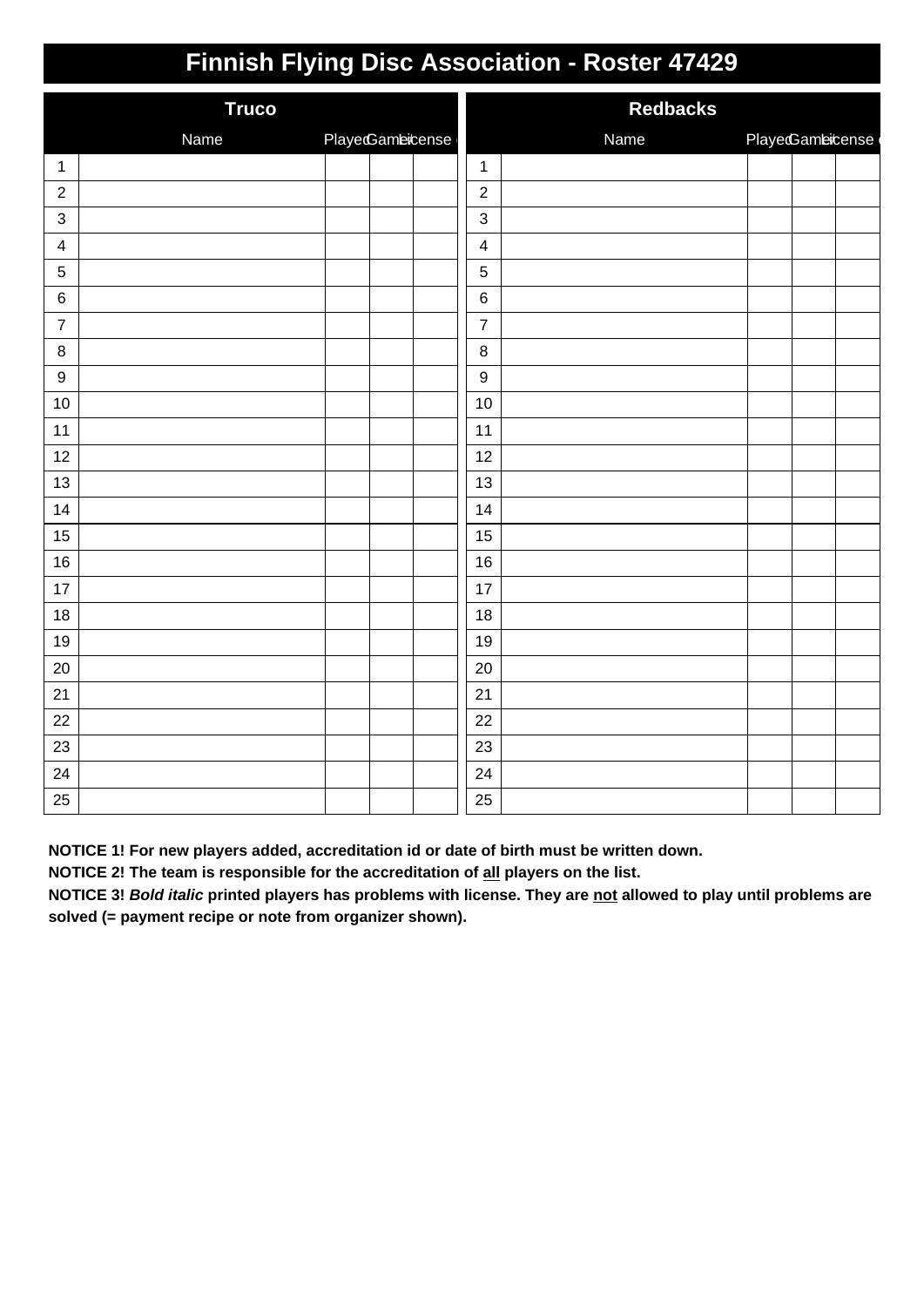| Game #                      |
|-----------------------------|
| 47131                       |
| <b>Home team</b>            |
| <b>Freespeed</b>            |
| <b>Guest team</b>           |
| <b>Stoly Ultimate</b>       |
| <b>Series</b>               |
| Open, Pool A                |
| <b>Location</b>             |
| <b>Strahov area Field 1</b> |
| <b>Time</b>                 |
| 2010-07-05 16:00:00         |
| <b>Game official</b>        |
|                             |

| <b>First Offence</b> |                       |  |  |  |  |  |
|----------------------|-----------------------|--|--|--|--|--|
|                      | <b>Freespeed</b>      |  |  |  |  |  |
|                      | <b>Stoly Ultimate</b> |  |  |  |  |  |

| Timeouts     |  |  |  |  |  |  |  |
|--------------|--|--|--|--|--|--|--|
| <b>Home</b>  |  |  |  |  |  |  |  |
| <b>Guest</b> |  |  |  |  |  |  |  |

#### **Half time ends**

**Outcome -**

| <b>Captains signatures</b> |  |  |  |  |  |  |
|----------------------------|--|--|--|--|--|--|
| ∣Home                      |  |  |  |  |  |  |
| <b>Guest</b>               |  |  |  |  |  |  |

| $\#$                    |  | Home Guest Assist | Goal | Time | Score |
|-------------------------|--|-------------------|------|------|-------|
| $\mathbf 1$             |  |                   |      |      |       |
| $\overline{c}$          |  |                   |      |      |       |
| 3                       |  |                   |      |      |       |
| $\overline{\mathbf{4}}$ |  |                   |      |      |       |
| $\mathbf 5$             |  |                   |      |      |       |
| 6                       |  |                   |      |      |       |
| $\boldsymbol{7}$        |  |                   |      |      |       |
| 8                       |  |                   |      |      |       |
| 9                       |  |                   |      |      |       |
| 10                      |  |                   |      |      |       |
| 11                      |  |                   |      |      |       |
| 12                      |  |                   |      |      |       |
| 13                      |  |                   |      |      |       |
| 14                      |  |                   |      |      |       |
| 15                      |  |                   |      |      |       |
| $16\,$                  |  |                   |      |      |       |
| 17                      |  |                   |      |      |       |
| 18                      |  |                   |      |      |       |
| 19                      |  |                   |      |      |       |
| $20\,$                  |  |                   |      |      |       |
| 21                      |  |                   |      |      |       |
| 22                      |  |                   |      |      |       |
| 23                      |  |                   |      |      |       |
| 24                      |  |                   |      |      |       |
| 25                      |  |                   |      |      |       |
| 26                      |  |                   |      |      |       |
| 27                      |  |                   |      |      |       |
| 28                      |  |                   |      |      |       |
| 29                      |  |                   |      |      |       |
| $30\,$                  |  |                   |      |      |       |
| 31                      |  |                   |      |      |       |
| 32                      |  |                   |      |      |       |
| 33                      |  |                   |      |      |       |
| 34                      |  |                   |      |      |       |
| $35\,$                  |  |                   |      |      |       |
| $36\,$                  |  |                   |      |      |       |
| $37\,$                  |  |                   |      |      |       |
| $38\,$                  |  |                   |      |      |       |
| 39                      |  |                   |      |      |       |
| $40\,$                  |  |                   |      |      |       |

After match ended, send SMS "P 47131 home score guest score" (without quotas) to number +358415819744.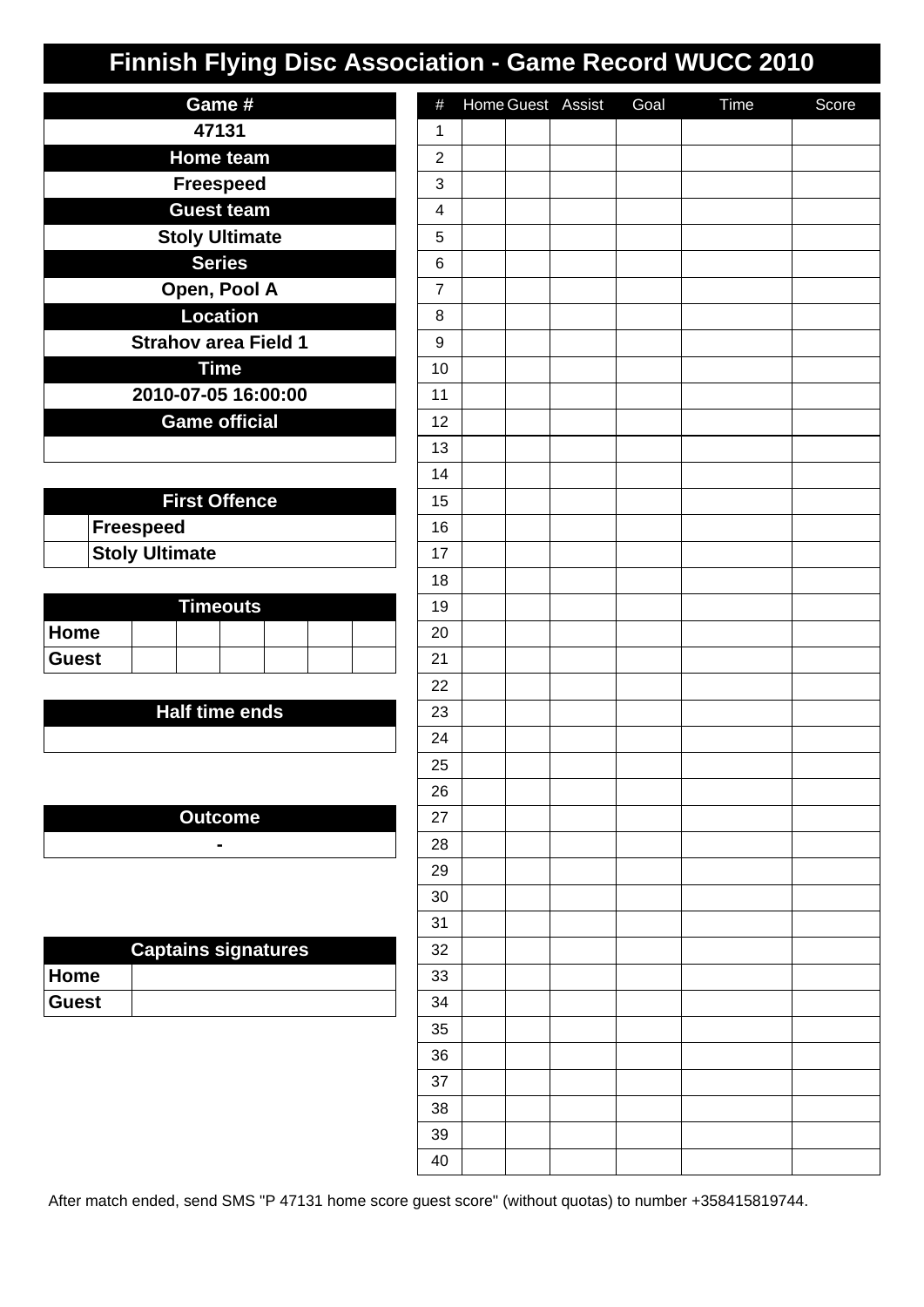|                         | <b>Freespeed</b>      |                 | <b>Stoly Ultimate</b>   |      |                  |  |  |
|-------------------------|-----------------------|-----------------|-------------------------|------|------------------|--|--|
|                         | Name                  | PlayeGambicense |                         | Name | PlayedGambicense |  |  |
| $\mathbf{1}$            | <b>Dritte Spieler</b> |                 | $\mathbf{1}$            |      |                  |  |  |
| $\overline{2}$          | Erste Spieler         |                 | $\overline{2}$          |      |                  |  |  |
| $\mathsf 3$             | Vierte Spieler        |                 | 3                       |      |                  |  |  |
| $\overline{\mathbf{4}}$ | Zweite Spieler        |                 | $\overline{\mathbf{4}}$ |      |                  |  |  |
| $\sqrt{5}$              |                       |                 | 5                       |      |                  |  |  |
| $\,6$                   |                       |                 | $\,6$                   |      |                  |  |  |
| $\boldsymbol{7}$        |                       |                 | $\overline{7}$          |      |                  |  |  |
| $\bf 8$                 |                       |                 | 8                       |      |                  |  |  |
| $\boldsymbol{9}$        |                       |                 | $9$                     |      |                  |  |  |
| 10                      |                       |                 | 10                      |      |                  |  |  |
| 11                      |                       |                 | 11                      |      |                  |  |  |
| 12                      |                       |                 | 12                      |      |                  |  |  |
| 13                      |                       |                 | 13                      |      |                  |  |  |
| 14                      |                       |                 | 14                      |      |                  |  |  |
| 15                      |                       |                 | 15                      |      |                  |  |  |
| 16                      |                       |                 | 16                      |      |                  |  |  |
| 17                      |                       |                 | 17                      |      |                  |  |  |
| 18                      |                       |                 | 18                      |      |                  |  |  |
| $19$                    |                       |                 | 19                      |      |                  |  |  |
| 20                      |                       |                 | 20                      |      |                  |  |  |
| 21                      |                       |                 | 21                      |      |                  |  |  |
| 22                      |                       |                 | 22                      |      |                  |  |  |
| 23                      |                       |                 | 23                      |      |                  |  |  |
| 24                      |                       |                 | 24                      |      |                  |  |  |
| 25                      |                       |                 | 25                      |      |                  |  |  |

**NOTICE 1! For new players added, accreditation id or date of birth must be written down.**

**NOTICE 2! The team is responsible for the accreditation of all players on the list.**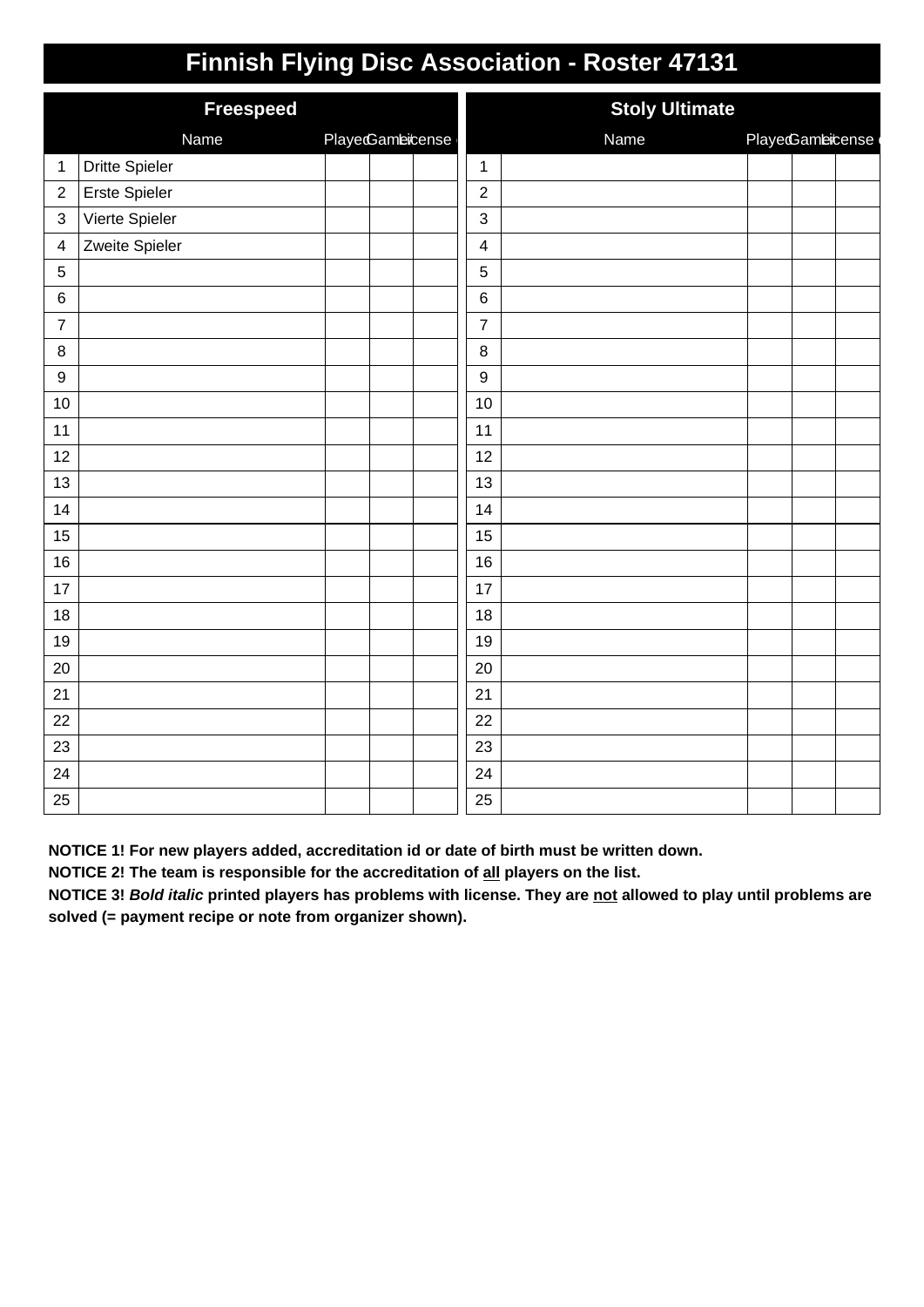| Game #                        |
|-------------------------------|
| 47102                         |
| <b>Home team</b>              |
| <b>Stoly Ultimate</b>         |
| <b>Guest team</b>             |
| <b>Warao Ultimate Turmero</b> |
| <b>Series</b>                 |
| Open, Pool A                  |
| <b>Location</b>               |
| <b>Strahov area Field 1</b>   |
| <b>Time</b>                   |
| 2010-07-05 18:00:00           |
| <b>Game official</b>          |
|                               |

| <b>First Offence</b> |                               |  |  |  |  |
|----------------------|-------------------------------|--|--|--|--|
|                      | <b>Stoly Ultimate</b>         |  |  |  |  |
|                      | <b>Warao Ultimate Turmero</b> |  |  |  |  |

| <b>Timeouts</b> |  |  |  |  |  |  |  |
|-----------------|--|--|--|--|--|--|--|
| ∣Home           |  |  |  |  |  |  |  |
| ∣Guest          |  |  |  |  |  |  |  |

### **Half time ends**

**Outcome -**

| <b>Captains signatures</b> |  |  |  |  |  |  |
|----------------------------|--|--|--|--|--|--|
| ∣Home                      |  |  |  |  |  |  |
| <b>Guest</b>               |  |  |  |  |  |  |

| $\#$                      |  | Home Guest Assist | Goal | Time | Score |
|---------------------------|--|-------------------|------|------|-------|
| $\mathbf 1$               |  |                   |      |      |       |
| $\boldsymbol{2}$          |  |                   |      |      |       |
| $\ensuremath{\mathsf{3}}$ |  |                   |      |      |       |
| $\overline{\mathbf{4}}$   |  |                   |      |      |       |
| 5                         |  |                   |      |      |       |
| 6                         |  |                   |      |      |       |
| $\overline{7}$            |  |                   |      |      |       |
| 8                         |  |                   |      |      |       |
| 9                         |  |                   |      |      |       |
| 10                        |  |                   |      |      |       |
| 11                        |  |                   |      |      |       |
| 12                        |  |                   |      |      |       |
| 13                        |  |                   |      |      |       |
| 14                        |  |                   |      |      |       |
| 15                        |  |                   |      |      |       |
| $16\,$                    |  |                   |      |      |       |
| 17                        |  |                   |      |      |       |
| 18                        |  |                   |      |      |       |
| 19                        |  |                   |      |      |       |
| $20\,$                    |  |                   |      |      |       |
| 21                        |  |                   |      |      |       |
| 22                        |  |                   |      |      |       |
| 23                        |  |                   |      |      |       |
| 24                        |  |                   |      |      |       |
| 25                        |  |                   |      |      |       |
| 26                        |  |                   |      |      |       |
| 27                        |  |                   |      |      |       |
| 28                        |  |                   |      |      |       |
| 29                        |  |                   |      |      |       |
| $30\,$                    |  |                   |      |      |       |
| 31                        |  |                   |      |      |       |
| 32                        |  |                   |      |      |       |
| 33                        |  |                   |      |      |       |
| 34                        |  |                   |      |      |       |
| $35\,$                    |  |                   |      |      |       |
| $36\,$                    |  |                   |      |      |       |
| $37\,$                    |  |                   |      |      |       |
| $38\,$                    |  |                   |      |      |       |
| 39                        |  |                   |      |      |       |
| $40\,$                    |  |                   |      |      |       |

After match ended, send SMS "P 47102 home score guest score" (without quotas) to number +358415819744.